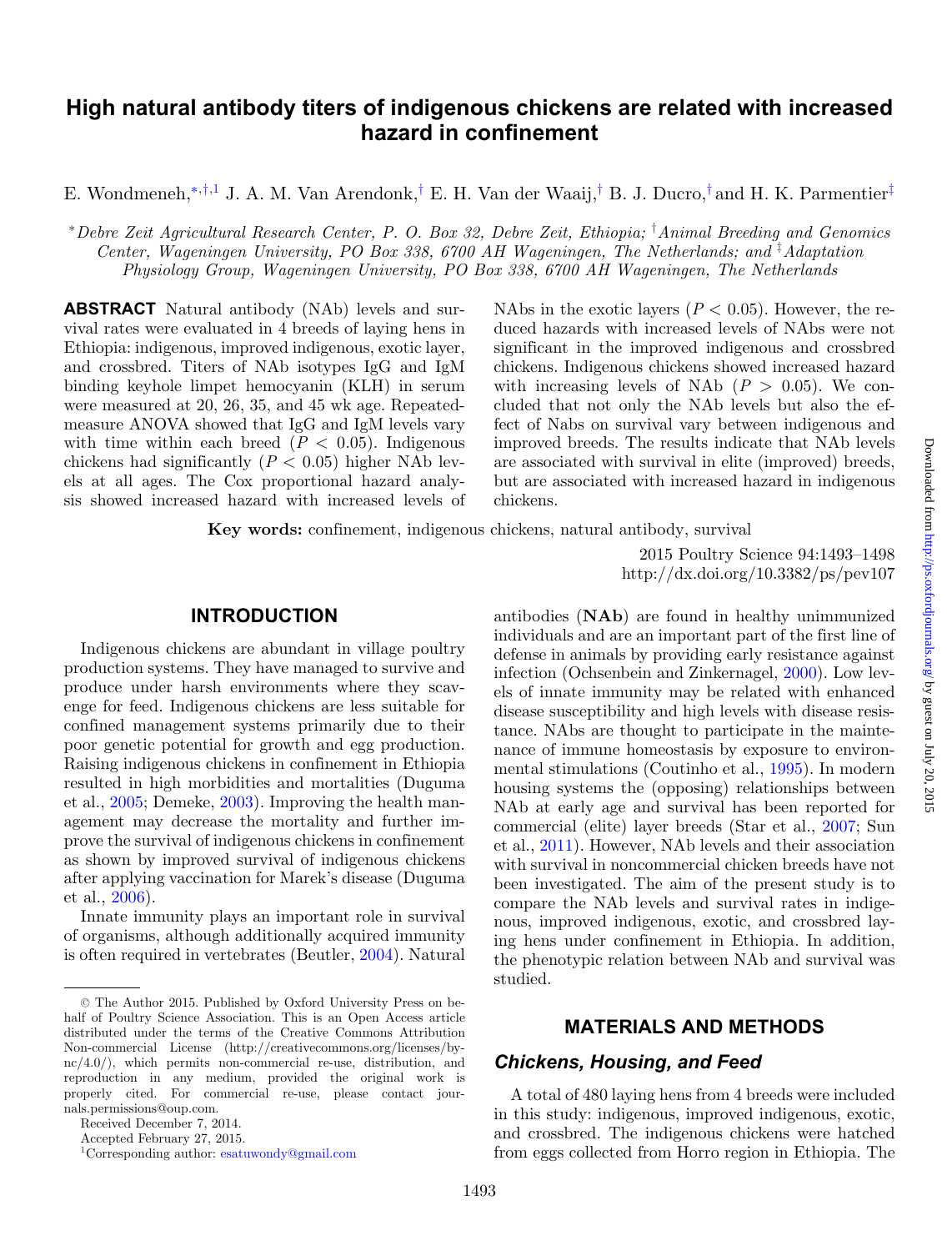<span id="page-1-0"></span>**Table 1.** Number of chickens used for blood collection at the start of the experiment (Week 20); average survival of chickens in days  $(\pm SD)$ ; proportion of survival until end of Week 45 (%) and mean survival time (days) of surviving birds.

| <b>Breed</b>     | No. at Week $20(n)$ | Mean survival $(d \pm SD)$ | Proportion of survival until the end of Week $45\ (\%)$ |
|------------------|---------------------|----------------------------|---------------------------------------------------------|
| Indigenous Horro | 120                 | 290(9)                     | 38                                                      |
| Improved Horro   | 120                 | 307(5)                     | -87                                                     |
| Exotic layer     | 120                 | 311(4)                     | 95                                                      |
| Crossbred        | 120                 | 309(4)                     | 90                                                      |

improved indigenous chickens were produced by parents selected from the 7 generations of a selection experiment with Horro chickens on egg production and growth [for details of the experiment see Dana et al. [\(2011\)](#page-4-5)]. The exotic chickens were commercial brown egg layers which were obtained as fertile eggs from ISA, a Hendrix genetics company (The Netherlands). The crossbred chicks were produced at Debre Zeit Agricultural Research Center poultry research farm by crossing cocks from exotic Rhode Island Red (RIR) strain, which were imported as 1-day-old chickens from ISA, a Hendrix genetics company (The Netherlands) with hens from seventh-generation improved indigenous breed. Both exotic RIR males and hatching egg of exotic layers were imported from the same company a few months apart and their genetic relationship was not known. Eggs of the 4 breeds were hatched at Debre Zeit Agricultural Research Center the same day at the same hatchery. Chickens were provided with a chick feed (20% CP and 2,950 kcal/kg) until 8 wk age, and grower ration (18%  $CP$  and  $2,850$  kcal/kg) from 8 to 18 wks. From 18 wks onwards the birds were provided with ad libitum layer (16% CP and 2,750 kcal/kg) feed. The chickens were kept in open house filled with *teff* straw concrete floor and deep litter up to 45 wk age. Standard density of 8 and 6 birds/ $m<sup>2</sup>$  were used during the rearing and laying period, respectively. Twenty-two h to 23 h light was provided during the first 3 d and 10 h light afterwards until Week 8. Natural lighting was used after Week 8 as the day length was more or less the same in Ethiopia during the study period. Infrared lamp of 250 W was used to provide heat. The temperature during the first 3 d was 28 to 30◦C and was reduced to 23◦C in 4 wks. Afterwards 23 to 25◦C temperature was provided throughout the study period. Temperature was monitored using thermometer and ventilation was adjusted by opening the curtains. After 18 wk age approximately 150 pullets from each breed were picked and transferred to the layer house and reared in pens partitioned with mesh wire. The 4 breeds were randomly assigned into twelve pens with a size of  $7 \text{ m}^2$  in a replication of 3. At 20 wk age 120 pullets of each breed were used for blood sampling. Blood sampling was conducted at 20, 26, 35, and 45 wks age on these birds. All chickens were housed in the same house and managed by one person to minimize environmental variation. All chickens were vaccinated against Newcastle disease (HB1 strain at Day 1 and Lasota at Day 21), Marek's disease (Day 1), Gumboro (Day 7), and fowl pox (Week 14). The description of the experimental chickens is shown in Table [1.](#page-1-0)

#### *Experimental Design*

The chickens were followed from 20 to 45 wks age. Blood samples from 120 layers of each breed were taken from the wing vein at 20, 26, 35, and 45 wk sage. Collected blood was clotted and serum was separated by gravity. Collected sera were stored at −20◦C for ELISA. NAb binding Keyhole limpet hemocyanin (**KLH**) were determined at 20, 26, 35 and 45 wks age. KLH is a large cooper-containing protein found in the hemolymph of the sea mollusk *Megathura crenulata*. Antibodies in chickens to this protein are regarded as 'natural' as birds are unlikely to encounter KLH.

## *NAb Isotypes: IgG and IgM*

Titers of NAb isotypes IgM and IgG binding KLH were determined in individual serum samples by an indirect ELISA as follows (Sun et al., [2011\)](#page-5-2). Flatbottomed 96-well medium binding ELISA plates were coated with 100  $\mu$ L coating buffer (pH 9.6) containing KLH (2 μg/mL, MP Biomedicals Inc., Aurora, OH), and incubated at 4◦C overnight. Duplicate standard positive serum samples were stepwise diluted in Columns 11 and 12 per plate, respectively. After subsequent washing the plates were filled with 100  $\mu$ L PBS containing Tween 20 (0.05%) and horse serum (0.5%) per well. Serum samples were stepwise 3-fold diluted starting at 1:30, and the plates were incubated during 1 h at room temperature (25◦C). After washing, plates were incubated with 1:20,000 diluted rabbit-antichicken IgM labeled with peroxidase, or 1: 40,000 diluted rabbit-anti-chicken IgG-Fc, respectively (Bethyl Laboratories, TX), and incubated 1.5 h at room temperature (25◦C). After washing, binding of isotype specific antibodies in the serum sample to KLH was visualized by adding 100  $\mu$ L substrate (70  $\mu$ g/mL tetramethylbenzidine and 0.05% H2O2). After 10 min, the reaction was stopped with 50  $\mu$ L 2.5 N H<sub>2</sub>SO<sub>4</sub> solution. Extinctions were measured with a Multiskan (Labsystems, Helsinki, Finland) at wavelength of 450 nm. Titers were calculated based on log 2 values of the dilutions that gave extinction closest to 50% of  $E_{MAX}$ , where EMAX represents the mean of the highest extinction of the standard positive serum present on each plate.

#### *Survival: Hazard Analysis*

Survival analysis was conducted to establish the relation between natural antibody levels binding KLH and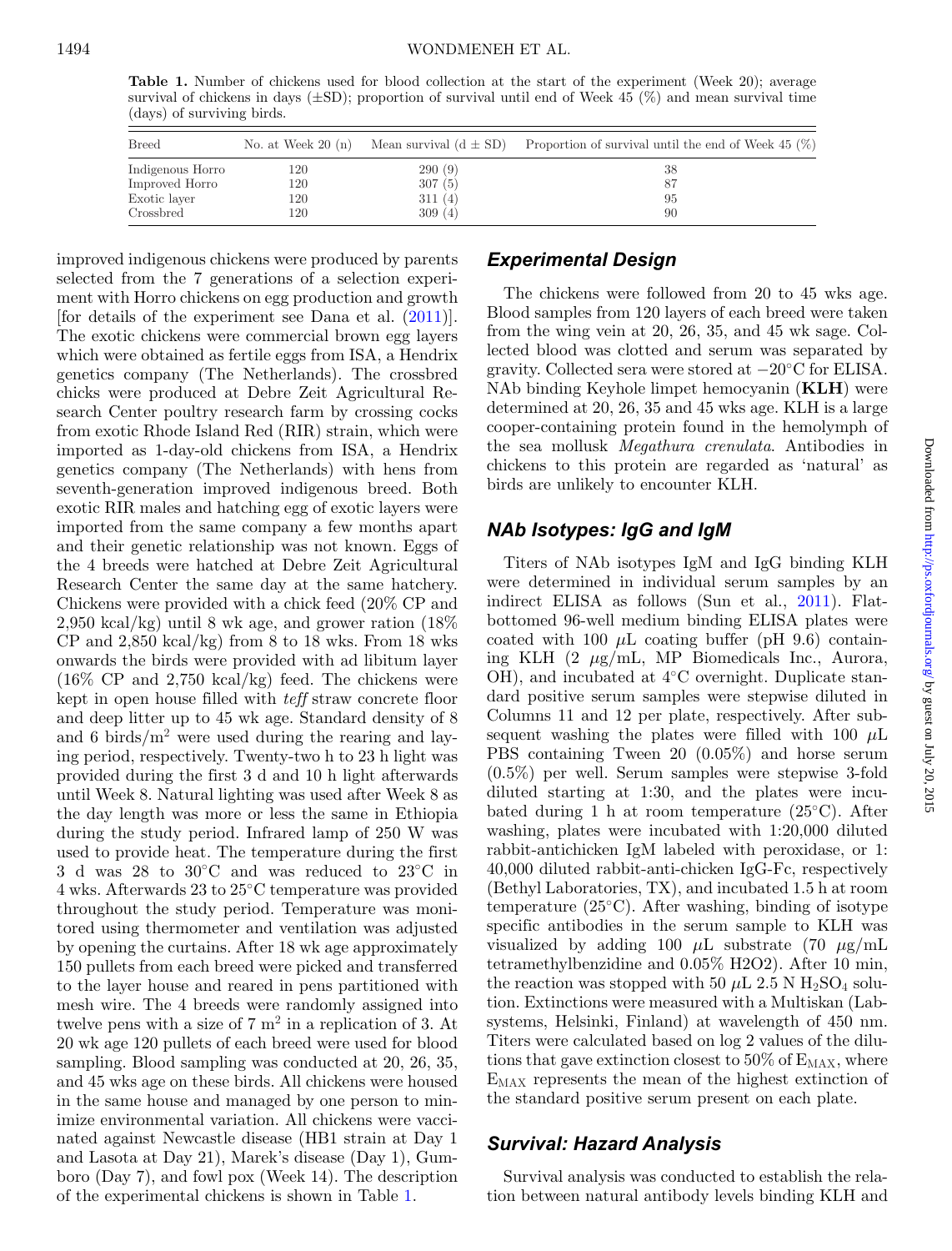survival. The time to die or survival time (time until death) were used during the follow-up period of Weeks 20 to 45. Chickens that were alive at the end of the each period were treated as censored because information about their survival time was incomplete as mortality was not observed in the chickens until the end of the period. Postmortem study was done on gross abnormalities in major organs including spleen, liver, gizzard, intestines, and caeca (abnormal size, shape, and color). The findings did not indicate that mortalities were due to apparent disease and further investigation was not conducted. Survival time and probability of being dead or alive were used to plot survival trend using the Kaplan–Meier function. The levels of NAb (IgG and IgM) in individual chickens and the survival days were used to conduct survival analysis using a Cox proportional hazard model. The IgG and IgM level of Week 20 was used as explanatory variables. Survival is commonly characterized by a hazard function that represents the instantaneous death rate for an individual surviving to a particular time point (Allison, [1997\)](#page-4-6). The hazard function for individual i at time t, hi(t), can be described using a proportional hazards model with k explanatory variables  $(x_{i1}, x_{ik})$ :

$$
h_i(t) = h_0(t) x \exp[\beta_1 x i_1 + \beta_2 x_2 + \ldots + b_n x_{in}]
$$

where  $h_0(t)$  denotes an unspecified baseline hazard function and  $\beta$ 1,...,  $\beta$ k are the regression coefficients associated with the n explanatory variables. The baseline hazard function is an arbitrary function common to all observations. The hazard ratio,  $h(t)/h_0(t)$ , provides an estimate of the risk per unit change in the explanatory variables (NAb levels) relative to the baseline hazard function Collet [\(1994\)](#page-4-7) and Allison [\(1997\)](#page-4-6) and associated standard errors are approximated as described by Collet [\(1994\)](#page-4-7). The Cox proportional hazard is one of the most commonly used approaches to model hazard functions (Collet, [1994;](#page-4-7) Allison, [1997\)](#page-4-6). In the Cox proportional hazards model, the baseline hazard function is unspecified and no assumptions regarding the particular form of this function are required.

#### *Statistical Analysis*

A one-way ANOVA was performed to compare the NAb isotype levels binding KLH between breeds at each time point using SAS 9.1.2 (SAS Institute, [2004\)](#page-5-3). Mean differences among breeds was tested with a multiple comparison test (Bonferroni Test). Further repeated measure analysis of variance with 2 factors [breed, and weeks (time) as repeated factor] was conducted to show the between and within subject interactions with time (Table [3\)](#page-2-0).

The Kaplan–Meier survivor function and cox proportional hazard regression analysis were conducted using STATA 11.1 (StataCorp, [2009\)](#page-5-4). The data were first declared into a survival-time data using survival days as

<span id="page-2-1"></span>**Table 2.** One-way ANOVA of the least-squares mean (*±*SE) levels of IgG and IgM antibodies binding KLH in sera from the 4 breeds studied at Weeks 20, 26, 35, and 45.1

| Item             | Week             |                  |                    |                  |  |  |
|------------------|------------------|------------------|--------------------|------------------|--|--|
|                  | 20               | 26               | 35                 | 45               |  |  |
| IgG titer        |                  |                  |                    |                  |  |  |
| Indigenous Horro | $5.3(0.16)^a$    | $7.8(0.19)^{a}$  | $8.0~(0.26)^a$     | 7.2 $(0.24)^a$   |  |  |
| Exotic layer     | 3.1 $(0.10)^{b}$ | 5.8 $(0.13)^{b}$ | 6.6 $(0.16)^{b}$   | 6.4 $(0.15)^a$   |  |  |
| Crossbred        | $3.1(0.10)^{b}$  | 5.4 $(0.1)^{b}$  | 5.9 $(0.17)^{b,c}$ | 5.7 $(0.18)^{b}$ |  |  |
| Improved Horro   | $2.8(0.10)^{b}$  | $4.7(0.12)^c$    | $5.4~(0.18)^c$     | $4.9(0.19)^c$    |  |  |
| IgM titer        |                  |                  |                    |                  |  |  |
| Indigenous Horro | 6.6 $(0.11)^a$   | $8.9(0.19)^a$    | $8.4~(0.28)^a$     | $8.5~(0.27)^{a}$ |  |  |
| Exotic layer     | $5.0~(0.10)^{b}$ | 7.6 $(0.10)^{b}$ | 7.9 $(0.19)^{a,b}$ | 7.7 $(0.18)^{b}$ |  |  |
| Crossbred        | $4.9(0.10)^{b}$  | 6.8 $(0.11)^c$   | 7.4 $(0.18)^{b,c}$ | $6.8(0.19)^c$    |  |  |
| Improved Horro   | 4.8 $(0.10)^d$   | 6.7 $(0.11)^c$   | $7.0~(0.20)^c$     | 6.2 $(0.21)^c$   |  |  |

1IgG and IgM levels of the breeds were compared among each other at each time point separately.

a–dMeans with different superscripts indicate significant difference between breeds  $(P < 0.05)$ .

<span id="page-2-0"></span>**Table 3.** Statistical result of a repeated measure<sup>1</sup> ANOVA with breed and time as factors.

| Effect        | SS <sup>2</sup> | df    | МS    | F     | P        |
|---------------|-----------------|-------|-------|-------|----------|
| Between group |                 |       |       |       |          |
| <b>Breed</b>  | 1,762.4         | 3     | 587.5 | 119.3 | < 0.0001 |
| Error         | 2,344.8         | 476   | 4.9   |       |          |
| Within group  |                 |       |       |       |          |
| Time          | 2,488.7         | 3     | 829.6 | 295.4 | < 0.0001 |
| Time×breed    | 114.1           | 9     | 12.7  | 4.5   | < 0.0001 |
| Error (time)  | 4,010.7         | 1.428 | 2.8   |       |          |

1NAb levels were measured on the same chickens of each breed at Weeks 20, 25, 35, and 45. Between-groups comparison showed significant effect of breed on the NAb levels. Within-group comparison showed significant effect of time on NAb levels, and the interaction of time with breeds showed that breed had different effect on NAb levels depending on time at  $(P < 0.0001)$ .

 ${}^{2}$ SS = sum of squares; MS = mean square; F = mean F-value.

time variable and the probability to die or alive as failure.  $P < 0.05$  was regarded as significant.

## **RESULTS**

# *Natural Antibody Isotypes in the Various Breeds*

Results of analysis of variance of IgG and IgM levels binding KLH in serum in different breeds are presented in Table [2.](#page-2-1) The average NAb levels of IgG and IgM binding KLH in all breeds was lowest at Week 20, peaked in Week 35 with the exception of IgM level in indigenous chickens. The NAb levels were higher in indigenous chicken than in the other breeds at the different times (Table [2\)](#page-2-1). At most times the difference was significant  $(P < 0.05)$  except for difference with the crossbreds in IgG at Week 45 and IgM at Week 35. NAb levels were measured on the same chickens of each breed at Weeks 20, 25, 35, and 45[.](#page-3-0) The repeatedmeasure ANOVA showed significant  $(P < 0.001)$  interactions between breed and time (Table [3\)](#page-2-0).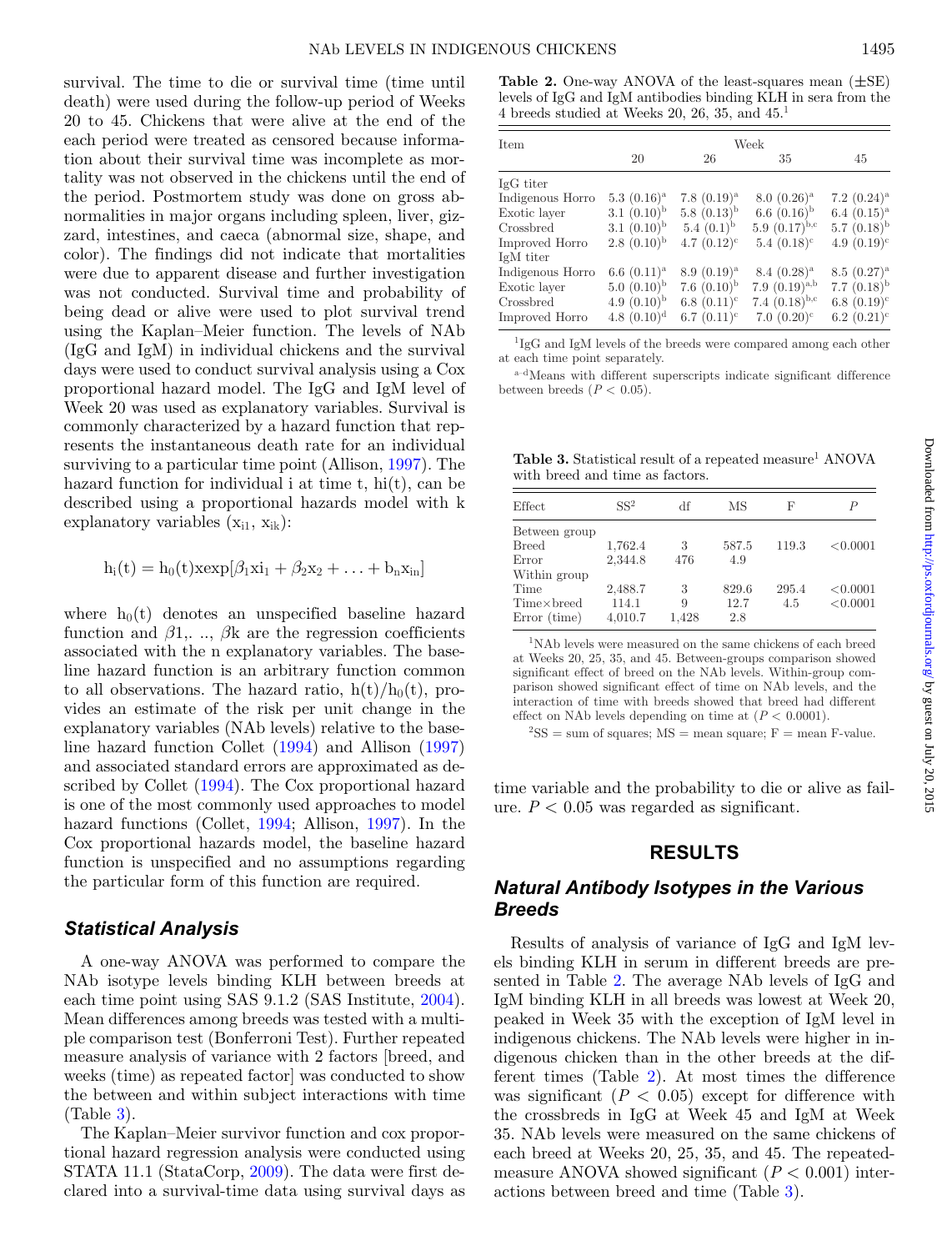<span id="page-3-0"></span>

**Figure 1.** Kaplan–Meier estimated survivor functions for (a) unimproved Horro, (b) improved Horro, (c) crossbred and (d) exotic layer. Each time point of the estimated survival function represents the probability that a layer of 20 wks will survive to that given point in time.

<span id="page-3-1"></span>**Table 4.** Hazard ratios<sup>1</sup> and  $(\pm$  SE) showing the risk of mortality during the follow-up period of 25 wks estimated using increasing titers of IgG and IgM binding KLH at Week 20.

| Effect               | Weeks 20 to 45 (140 to 315 d) | $P$ value |
|----------------------|-------------------------------|-----------|
| IgG-unimproved Horro | 1.05(0.06)                    | 0.505     |
| IgG-improved Horro   | 0.70(0.15)                    | 0.106     |
| IgG-exotic layer     | $0.59(0.15)^2$                | 0.040     |
| $IgG-crossbred$      | 0.74(0.10)                    | 0.142     |
| IgM-unimproved Horro | 1.05(0.09)                    | 0.495     |
| IgM-improved Horro   | 0.76(0.15)                    | 0.170     |
| IgM-exotic layer     | $0.52(0.12)^2$                | 0.006     |
| IgM-crossbred        | 0.79(0.16)                    | 0.264     |

<sup>1</sup>The hazard ratio explained as the chance of death of chickens when they show high NAb divided by the chance of their death when their NAb was low (measured on Week 20). A ratio of 1 means the ratio of the chances is the same, and the effect of high and low level NAb on hazard is the same. If hazard ratio is more than 1, the numerator is bigger and the hazard is higher. If the numerator is smaller, the hazard ratio will be less than 1 and the hazard is lower.

<sup>2</sup>Hazard ratio significantly different from 1 ( $P < 0.05$ ).

## *Survival Analysis*

The mean survival patterns resulting from survival analysis (Cox proportional hazards model) in the 4 breeds over the follow-up period (Weeks 20 to 45) are presented in Figure [1.](#page-3-0) Each time point of the estimated survival function represents the probability that a layer of 20 wks will survive to that given point in time. Marked decrease in survival probabilities were observed for indigenous chickens (Figure [1a](#page-3-0)). The estimated hazard ratios for NAb levels measured at 20 wk age are presented in Table [4.](#page-3-1) Generally, the hazard (risk of death)

was slightly higher than 1 for both NAb levels in indigenous chickens but not significantly different from 1  $(P > 0.05)$ . The hazard decreased with increasing level of IgG and IgM binding KLH in other the breeds (improved indigenous, exotic layer, and crossbred). Only in exotic layer the hazard ratio was significantly lower than 1 ( $P < 0.05$ ).

## **DISCUSSION**

# *Natural Antibodies of the IgM and IgG Isotypes*

Natural antibody isotypes binding KLH were found in chickens that were not immunized previously with KLH (Parmentier et al., [2004;](#page-5-5) Star et al., [2007;](#page-5-1) Sun et al., [2011\)](#page-5-2). Higher NAb levels were associated with high immune responsiveness (Parmentier et al., [2004\)](#page-5-5). In the present study indigenous chickens showed higher NAb levels of both isotypes (Table [2\)](#page-2-1). The lowest NAb level was found in improved indigenous birds, i.e., birds from an indigenous line that was selected for enhanced egg production and growth for 7 generations. This improved indigenous chicken line was started from Horro chickens collected on local farms and is genetically closest to the indigenous chicken. The breeding program resulted in a substantial increase in egg production and growth rate (results not shown). However, there needs to be a study to verify the genetic correlation between NAb and production traits in indigenous chickens and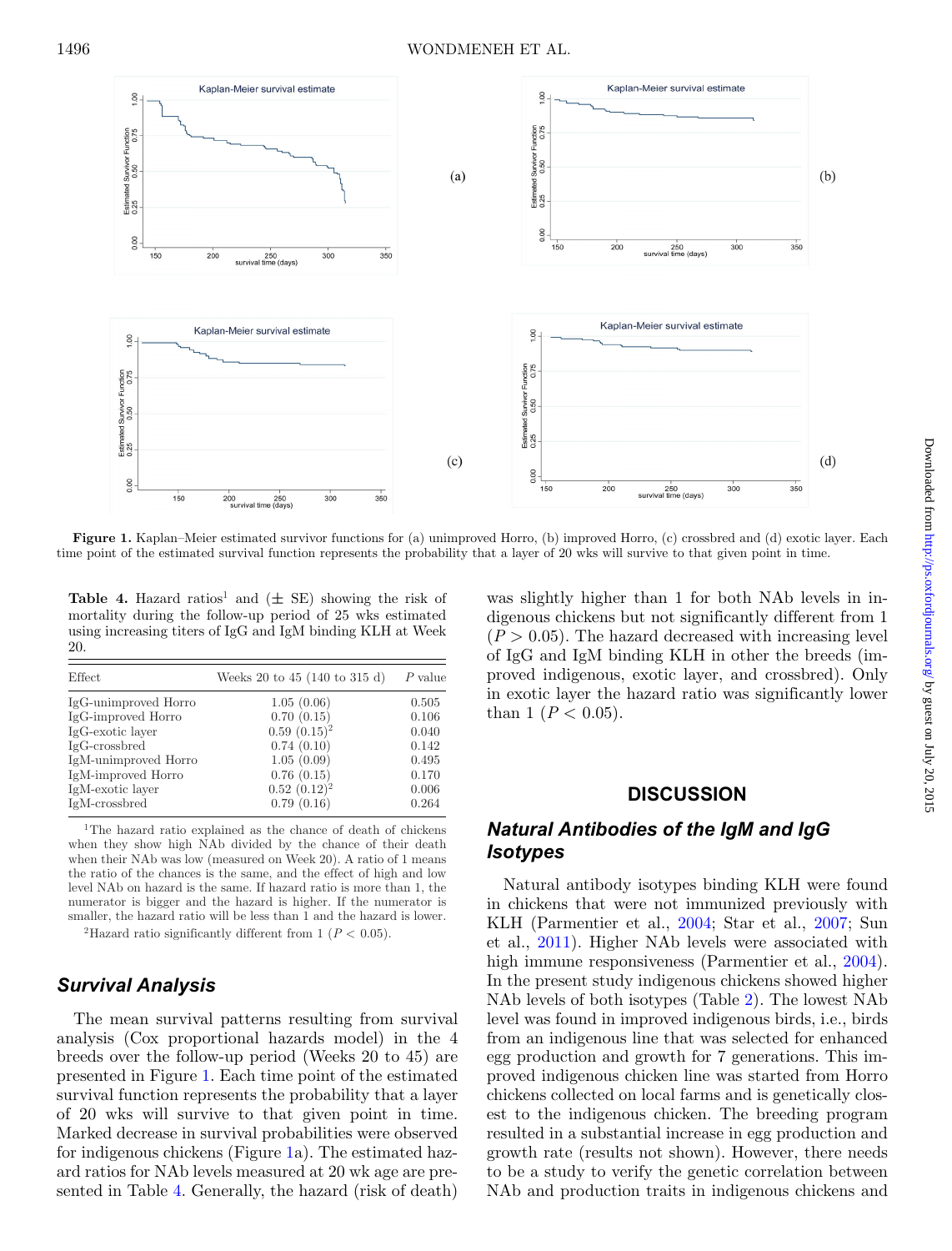the consequences of selection on productivity and adaptation to confinement.

Indigenous chickens managed to survive stress for generations without proper nutrition and vaccination (Udo, [1997\)](#page-5-6). The higher NAb levels might explain the ability of indigenous chickens to survive disease pressure in the village poultry production systems.

In all breeds, NAb levels were lowest at young age, peaked at 35 wks, and decreased thereafter with age (Table [2\)](#page-2-1). Earlier studies reported mixed effects of ageing. Increasing NAb titers were found with aging of birds by Parmentier et al. [\(2004\)](#page-5-5) and Star et al. [\(2007\)](#page-5-1) and decreasing level of NAb with age (Sun et al., [2011\)](#page-5-2). Many studies on the effect of aging on immunity were done in rodent models. These studies reported deficiencies of cellular and humoral immunity with age (Gahring and Weigle, [1990;](#page-5-7) Frasca et al., [2005;](#page-5-8) Haynes and Eaton, [2005\)](#page-5-9). However, these studies did not consider NAbs.

## *Survival Analysis*

To study mortality associated with NAb level, both logistic regression and Cox proportional hazard analysis can be used (Southey et al., [2001\)](#page-5-10). However, treating mortality as binary trait portrays deaths as having occurred during a defined period of time, and ignores the continuity of the mortality process and the time of death (Allison, [1997\)](#page-4-6). Similar estimates of the explanatory variables could be obtained from both the survival analysis and logistic analysis, but the survival analysis has lower standard errors than the logistic analysis (Southey et al., [2001\)](#page-5-10). Kaplan–Meier estimated survivor functions revealed reduced probability of survival over time in all breeds. A markedly lower probability of survival was found for indigenous chickens.

The hazard analysis in the present study showed that a unit increase in the levels of both IgG and IgM titers to KLH were associated with increased hazard (risk of mortality) in indigenous chickens albeit not statistically significant. The probability that they were exposed to a certain disease is small due to the fact that all of them were kept under the roof and managed by a single person. In addition, a number of studies (Koelkebeck and Cain, [1984;](#page-5-11) Roush et al., [1984;](#page-5-12) Adams and Craig, [1985\)](#page-4-8) showed that mortality increased with an increase in housing density. The primary glucocorticoid secreted by the avian adrenal gland was reported to increase in stressful conditions (Curtis et al., [1980;](#page-4-9) Siegel, [1980\)](#page-5-13). Stress may result in immunosuppression but the actual mechanisms remain elusive (Schat and Skinner, [2008\)](#page-5-14). The higher mortality of indigenous chickens even in the absence of apparent disease was observed and the relation between higher NAb and increased hazard in confinement may need further study. Antibody titers to human serum albumin were not affected when chickens were treated with immunosuppressive agents like glucocorticoids (El-Lethey et al., [2003\)](#page-5-15). Since the level of stress hormones was not measured, we cannot confirm the link between increased levels of stress hormones and higher mortality.

Wijga et al. [\(2009\)](#page-5-16) estimated heritabilities in brown and white layer breeds, where in lower heritabilities were found for IgG than IgM, and lower heritabilities were found in white than in brown layers (Sun et al., [2011\)](#page-5-2). In improved indigenous, exotic layer and crossbred chickens, increasing levels of NAbs were associated with decreased hazard, but the effects on hazards were only statistically significant in exotic layer. Higher NAb levels in the exotic layer were associated with better survival. Our findings suggests that NAbs have a positive effect on survival in chickens that have adapted to confinement whereas that effect is not found or even reversed in indigenous birds that are not adapted to confinement. In this respect, we speculate that the effect of confinement, and as a consequence stress, i.e. no homeostasis, may also result in different levels of NAb directed to other antigens than KLH. Previously it was shown that levels of NAb are affected not only by aging, but also by antigenic challenges in different fashion (Berghof et al., [2010\)](#page-4-10)

## **ACKNOWLEDGEMENTS**

We sincerely thank Koepon foundation for funding this study and providing a scholarship for the first author.

#### **REFERENCES**

- <span id="page-4-8"></span>Adams, A. W., and J. V. Craig. 1985. Effects of crowding and cage shape on productivity and profitability of caged layers: A survey. Poult. Sci. 64:238–242.
- <span id="page-4-6"></span>Allison, P. D. 1997. Survival Analysis Using the SAS System. A Practical Guide. SAS Institute Inc., Cary, NC.
- <span id="page-4-10"></span>Berghof, T. V. L., G. De Vries Reilingh, M. G. B. Nieuwland, and H. K. Parmentier. 2010. Effect of aging and repeated intratracheal challenge on levels of cryptic and overt natural antibodies in poultry. Poult. Sci. 89:227–235.
- <span id="page-4-3"></span>Beutler, B. 2004. Innate immunity: An overview. Mol. Immunol. 40:845–859.
- <span id="page-4-7"></span>Collet, D. 1994. Modelling Survival Data in Medical Research. Chapman and Hall, London, U.K.
- <span id="page-4-4"></span>Coutinho, A., M. D. Kazatchkine, and S. Avrameas. 1995. Natural autoantibodies. Curr. Opin. Immunol. 7:812–818.
- <span id="page-4-9"></span>Curtis, M. J., I. H. Flack, and S. Harvey. 1980. The effect of *Escherichia coli* endotoxins on the concentrations of corticosterone and growth hormone in the plasma of the domestic fowl. Res. Vet. Sci. 28:123–127.
- <span id="page-4-5"></span>Dana, N., E. H. van der Waaij, and J. A. M. van Arendonk. 2011. Genetic and phenotypic estimates for body weights and egg production in Horro chicken of Ethiopia. Trop. Anim. Health Prod. 43:21–28.
- <span id="page-4-1"></span>Demeke, S. 2003. Growth performance of indigenous and White Leghorn chickens under scavenging and intensive system of management in Ethiopia. Livest. Res. Dev. 15:11.
- <span id="page-4-2"></span>Duguma, R., N. Dana, and A. Yami. 2006. A Marek's disease vaccination opened the door to rear indigenous chickens of Ethiopia under confined management. Intern. J. Appl. Res. Vet. Med. 4:121–127.
- <span id="page-4-0"></span>Duguma, R., A. Yami, N. Dana, F. Hassen, and W. Esatu. 2005. Marek's disease in local chicken strains of Ethiopia reared under confined management regime in central Ethiopia. Rev. Med. Vet. 156:541–546.